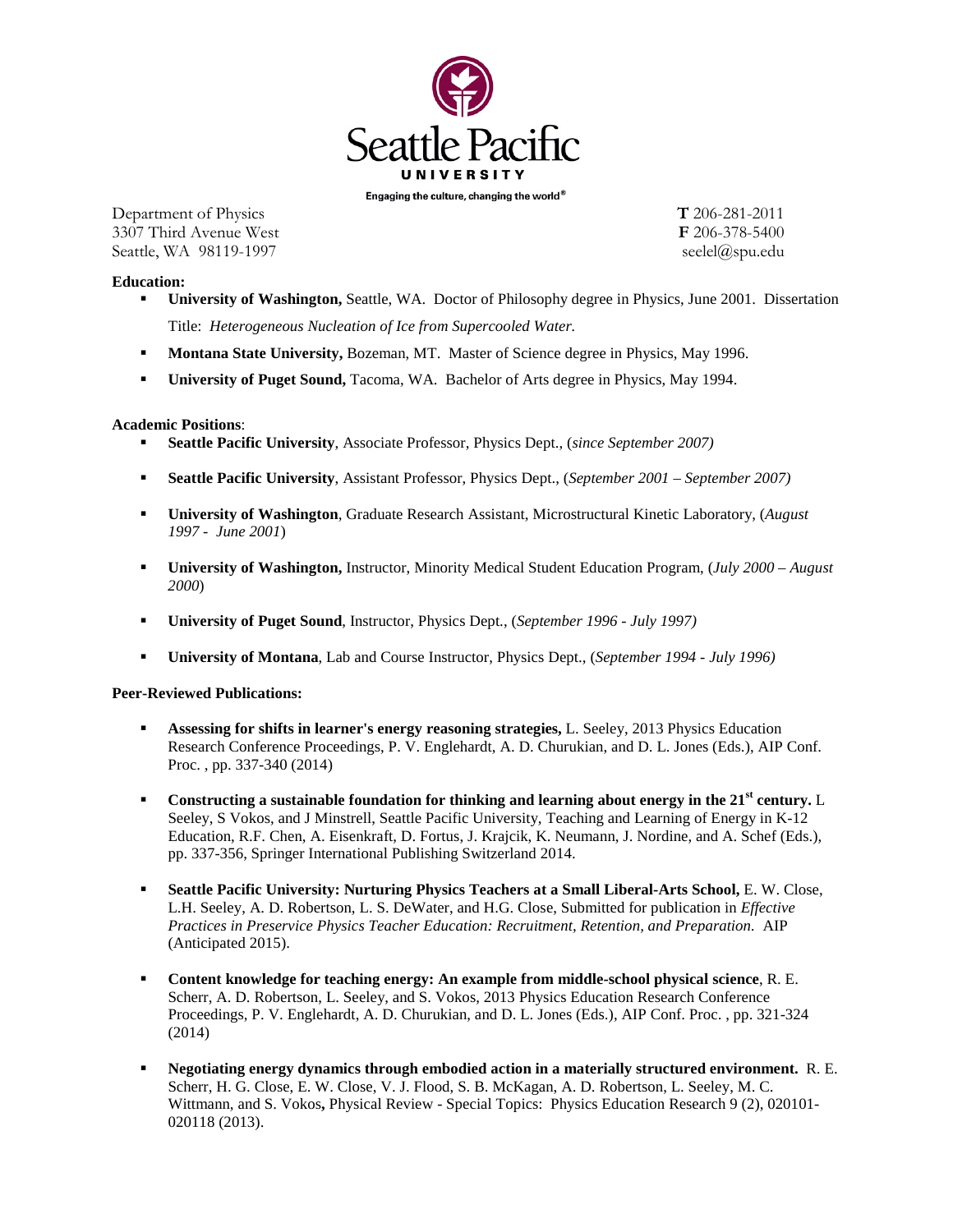- **Two-Dimensional Nucleation of Ice from Supercooled Water**. L.H. Seeley, G.T. Seidler, *Phys.Rev.Letters* **87**, 55702 (2001).
- **Pre-activation in the Nucleation of Ice by Langmuir Films of Aliphatic Alcohols.** L.H. Seeley, G.T. Seidler, *J. Chem. Phys*. **114**, 10464 (2001).
- **The Effect of Ionizing Radiation on Ice Nucleation**. L.H. Seeley, G.T. Seidler, J.G. Dash, *J. Geophys. Res*. **106**, 3033 (2001).
- **Granule-by-Granule Reconstruction of a Sandpile From X-ray Microtomography Data**. G.T. Seidler, G. Martinez, L.H. Seeley, K.H. Kim, E.A. Behne, S. Zaranek, B.D. Chapman, S.M. Heald and D.L. Brewe, *Physical Review E.* **62**, 8175 (2000).
- **Grain-by-Grain Reconstruction of a Granular Bed from X-ray Microtomography Data**. G. Martinez, L.H. Seeley, G.T. Seider, *Advance Photon Source Annual Report*, 1999.
- **An Automated Apparatus for the Study of Heterogeneous Nucleation**. L.H. Seeley, G.T. Seidler, J.G. Dash, *Review of Scientific Instruments* **70**, 3664 (1999).

Peer reviewed publications under revision or review:

 **Energy Tracking Diagrams**, R. E. Scherr, H. G. Close, A. R. Daane, L. S. DeWater, B. W. Harrer, A. D. Robertson, L. Seeley, and S. Vokos, under review for American Journal of Physics. PDF Version.

### **Invited Papers:**

- **The role of physics departments in the recruitment, preparation and support of pre-college teachers of physics,** L. Seeley, S. Vokos and P. Kraus, NW APS Meeting, April 2008.
- **Creating and Sustaining a Teaching and Learning Professional Community at Seattle Pacific University**. L.H. Seeley and S. Vokos, *American Physical Society Forum on Education, Summer Newsletter (2006)*.
- **Electricity Magnetism and Light by Wayne Saslow, Book Review by L.H. Seeley**, American Journal of Physics **74**, 365 (2006).

### **Contributed Posters/Talks:**

- **Assessing for shifts in learner's energy reasoning strategies,** L Seeley, Physics Education Research Conference, Portland, August 2013
- **The effect of active learning spaces and teaching philosophy on professors' instructional practices.** Kim Sawers, David Wicks, Lane Seeley, Nyaradzu Mvududzu and Raedene Copeland, 6<sup>th</sup> Annual Emerging Technologies Conference, Las Vegas, Nevada, April 2013.
- **Learners' understanding of energy: Conservation of amount, decrease of value, A. R. Daane, L.** Seeley, A. D. Robertson, S. Vokos, and R. E. Scherr, AAPT Meeting, January 2012.
- **Representing energy transfers and transformations,** R. E. Scherr, H. G. Close, L. Seeley, and S. McKagan**,** AAPT Meeting, January 2012.
- **Uncovering Learner Energy Narratives,** L Seeley and S Vokos, Foundations and Frontiers of Physics Education Research: Puget Sound Conference, March, 2011
- **Going rogue: In search of passionate and unencumbered talk about energy in the blogosphere**, L. H. Seeley, E. W. Close, L. S. DeWater, R. E. Scherr, AAPT Meeting, August 2010
- Learning Assistants: Re-imagining TA's as future pre-college physics teacher, L. Seeley, H. Close, AAPT Meeting, July 2008.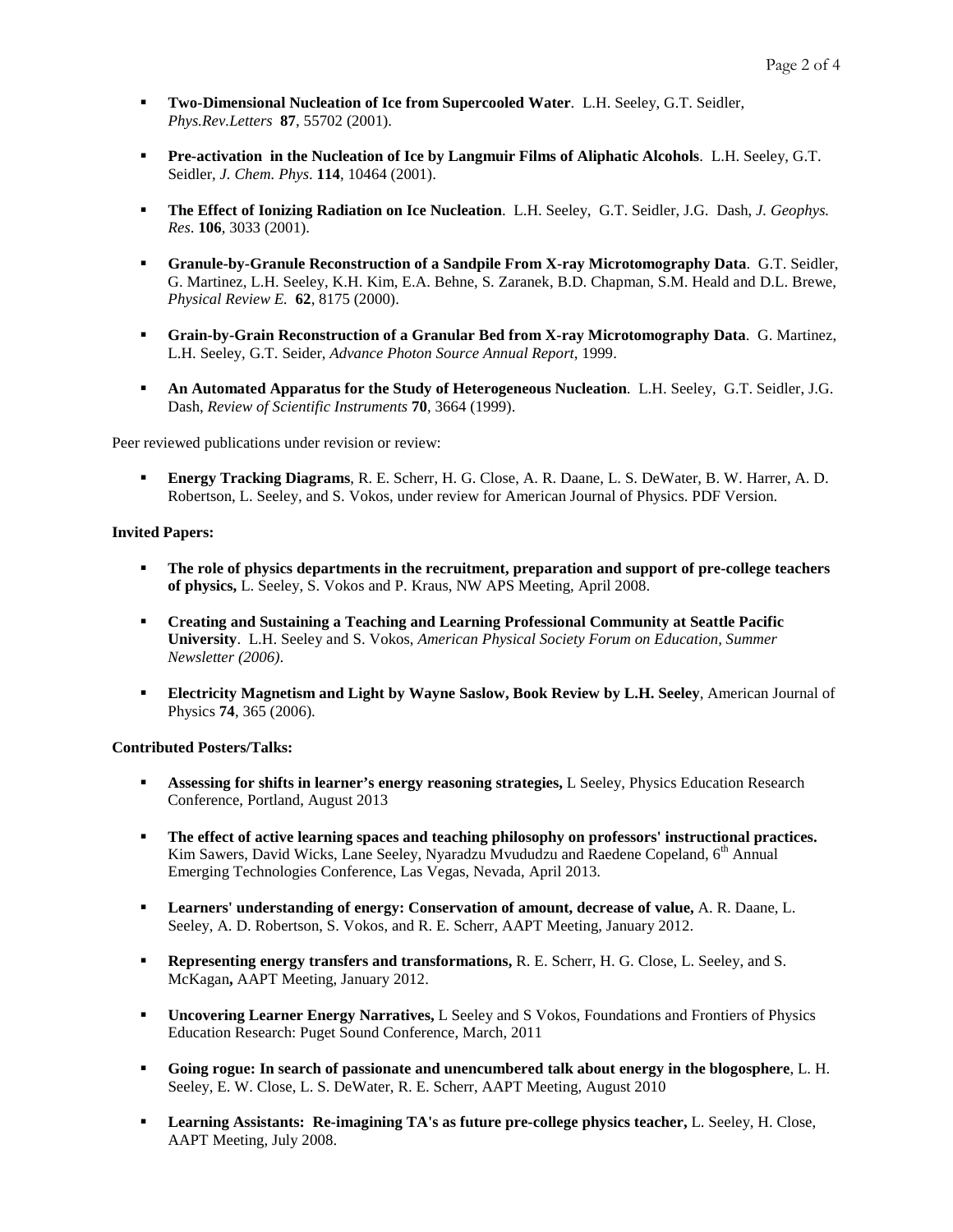- **How a learning assistant program can transform a physics department into a dynamic learning community,** A. Vermeer, L. Seeley, E. Close and S. Vokos, AAPT Meeting, July 2007.
- **An ounce of prevention: Preparing teachers to effectively use diagnostic assessment.** L. Seeley, L. DeWater, E. Close, S. Vokos, PTEC Conference, March 2007.
- **Preparing peer instructors: The enduring legacy of a CCLI-A&I grant,** S. Vokos, L. Goodenough, J. Lindberg, and L. Seeley AAPT Meeting, July 2006.
- **Improving Student Learning of Thermodynamics: Too Much Work, Too Little Heat?** E. Close, L. Seeley, and S. Vokos, AAPT Meeting, August 2005.
- **Bridging the Gap Between the Introductory Sequence and the Intermediate Laboratory Course: A Case Study in Oscillations and Resonance**, L. Seeley, J. Lindberg, and S. Vokos, AAPT Meeting, August 2005.
- **Adapting existing research based curriculum for use in our local environment,** J. Lindberg, L. Seeley, S. Vokos and E. Close, AAPT Meeting, August 2004
- **Extending the Impact of Research-Based Curriculum Beyond the Introductory Physics Sequence,** L. Seeley, J. Lindberg, S. Vokos and E. Close, AAPT Meeting, August 2004.
- **Evidence for Two-Dimensional Ice Nucleation by Alcohol Monolayers**. March Meeting of the American Physical Society, Seattle, WA, 2001.
- **Freezing Water: A Deceptively Familiar Phenomenon**. Graduate Student Seminar, University of Washington, October 2000.
- **Statistical Studies of Heterogeneous Ice Nucleation**. Physics Seminar, Pacific Lutheran University, April 2000.
- **Ice Nucleation Studies at the University of Washington** Physics Seminar, University of Puget Sound, April 2000.
- **Laboratory Studies of Heterogeneous Ice Nucleation**. General Examination, University of Washington, March 2000.
- **Statistical Studies of Heterogeneous Nucleation in Undercooled Water**. Centennial Meeting of the American Physical Society, Atlanta, GA, March 1999.

### **Workshops:**

 **Learning Assistants: Re-imagining TA's as future pre-college physics teacher**. PTEC Conference, Austin, TX, March 2008.

### **Awards:**

- **Program Site Leader** *Physics Teacher Education Coalition grant to make SPU a PhysTEC Primary Program Institution***,** E. Close, L. DeWater, J. Lindberg, and S. Vokos; \$120K (2006-2009)
- **Co-principle investigator** NSF grant DRL-141821, *"Collaborative Research: Focus on Energy: Preparing Elementary Teachers to Meet the NGSS Challenge,* S. Vokos, PI; K. Gray, L. Seeley, A. Robertson and R. Scherr, Co-PI's; \$1.0M (9/12-8/16); part of \$3.0M collaborative research project with .
- **Co-principle investigator** NSF grant DRL-1222732, *Collaborative Research: Assessing, Validating and Developing Content Knowledge for Teaching Energy,* S. Vokos, PI; L. Seeley, A. Robertson, Co-PI's; \$820K (9/12-8/16); part of \$3.0M collaborative research project with Rutgers U.; U. of Maine, Orono; Facet Innovations, LLC; ETS; and Horizon Research Inc.
- **Co-principle investigator** NSF grant DRL-0822342, *Honing Diagnostic Practice: Toward a New Model of Teacher Professional Preparation and Development*, S. Vokos, PI; E. Close, L. Seeley, P. Kraus, J. Minstrell, Co-PI's; \$3.6M (9/08-8/13)